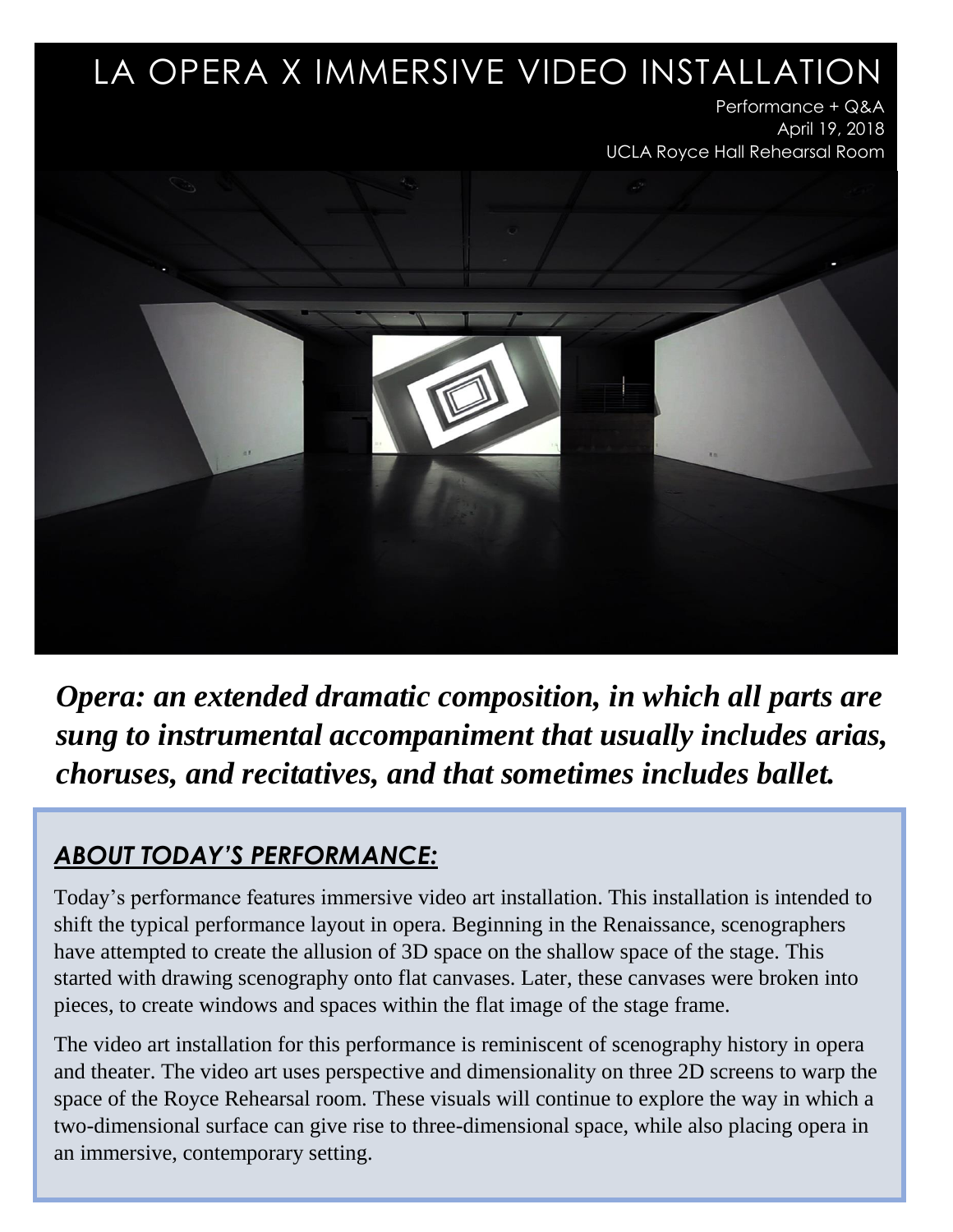## *PROGRAM NOTES*

**Libiamo ne' lieti calici**

**Sempre Libera** 

**La donna è mobile**

**Habanera**

 **E lucevan le stele** 

**Quando m'en vo** 

**Nessun dorma** 

**O mio babbino caro** 

**O soave Fanciulla** 

# *OPERA TERMS TO KNOW*

ARIA: literally "air" in Italian. A song for solo voice usually with instrumental accompaniment

LIBRETTO: the "little book" that contains all the words and stage directions for an opera

PORTAMENTO: an Italian term for the vocal technique of sliding from one pitch to another continuously, as opposed to jumping between the two.

VERISMO: "truth", a genre of opera from the late 19<sup>th</sup> century. Verismo operas depict everyday people in realistic trials and tribulations.

VIBRATO: the oscillating, or vibrating, quality that is present to some degree in all operatic voices. Vibrato can be used to support the voice, maintain pitch, or for stylistic effect.

SOPRANO: the highest female voice

TENOR: the highest male voice

CONTRALTO: the lowest female voice

BASS: the lowest male voice

COLORATURA: elaborate singing involving vocal runs, trills, and leaps. One of the most virtuosic parts of the opera.



*Dancers performing in LA Opera's 2018 production of "Orpheus and Eurydice".* 

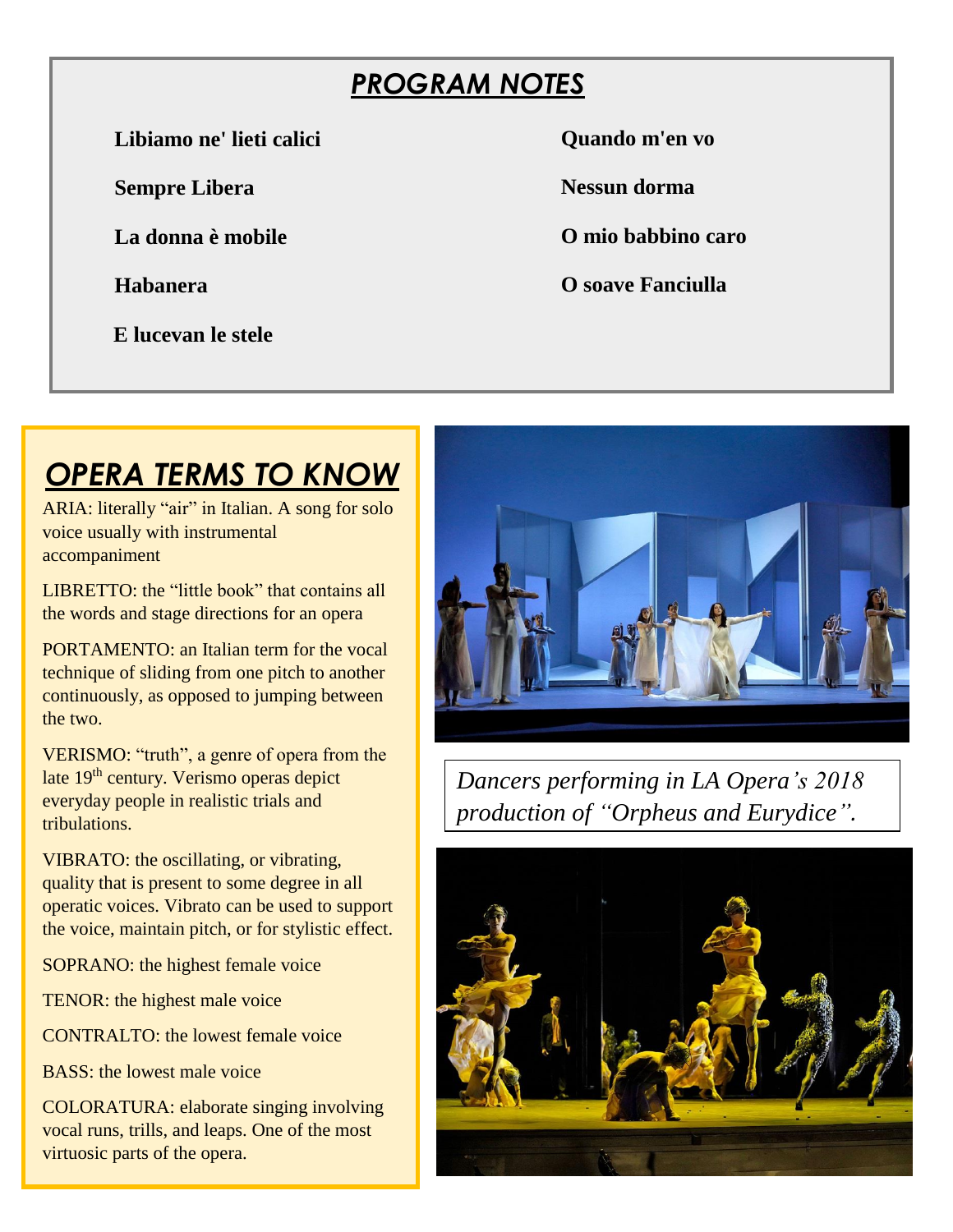#### *THE OLD AND THE NEW, THE 2D AND THE 3D, THE SONIC AND THE OPTICAL: WHAT HAPPENS WHEN WE MIX OPERA AND VISUAL ART WORK?*

Part of what makes art and performance so exciting is that categories do not always apply. That's right—unlike your pre-calc homework and grammar exercises--in art, there are often NO RULES. For example, what if your art work is both performative and visual? What if it utilizes painting and theater techniques? Or in our case, if it consists of opera and video artwork, what does that signify? What's so exciting about multidisciplinary art works is the potential to shift and change the mediums; to discover something that maybe a single discipline could not on its own.

As you watch today's performance, think of how opera and visual art define one another. What boundaries, categories, and conventions are being broken? What does one medium reveal about the other? How does the sound of the opera affect your perception of the video work? How does the video art affect the way you view the opera?

## *VOCAB LESSON: "DISCIPLINE"*

DISCIPLINE: a branch of knowledge, subject area, or specialty typically studied in higher education

MULTIDISCIPLINARY: a work that features two or more disciplines. In this case, opera and visual art make a multidisciplinary performance, each drawing on their disciplinary knowledge to form a collaboration. Multidisciplinary work is special for its ability to reveal the unknown and shift an art form to a new place of discovery

INTERDISCIPLINARY: integrating knowledge and methods from different disciplines, synthesizing approaches to delve deeper into a subject matter.

INTRADISCIPLINARY: working within a single discipline

CROSS-DISCIPLINARY: viewing one discipline from the perspective of another.

### **Dig Deeper:** *Videos and Further Reading on Opera & Mixed Mediums*

[Take a look inside the costume shop](https://blog.laopera.org/inside-the-costume-shop-rigoletto/) of LA Opera's upcoming production of *Rigoletto*.

Check out these illustrations for an [animated interpretation](https://dgillart.wordpress.com/2013/08/26/define-your-discipline/) of the many ways medium and discipline can intersect, just like a sandwich.

Opera is in itself a multidisciplinary medium and therefore requires lots of rehearsal and technical attention; watch how LA Opera prepares for complex opera acts, like [set design](https://www.youtube.com/watch?v=qJEg08yItWQ&index=30&list=PLk_LniPg-RN4yCfPPR3a0a1IE9ed2ilnd)  [transitions](https://www.youtube.com/watch?v=qJEg08yItWQ&index=30&list=PLk_LniPg-RN4yCfPPR3a0a1IE9ed2ilnd) and [dance sections.](https://www.youtube.com/watch?v=NOEuBUdfQ5g&list=PLk_LniPg-RN4yCfPPR3a0a1IE9ed2ilnd&index=42)